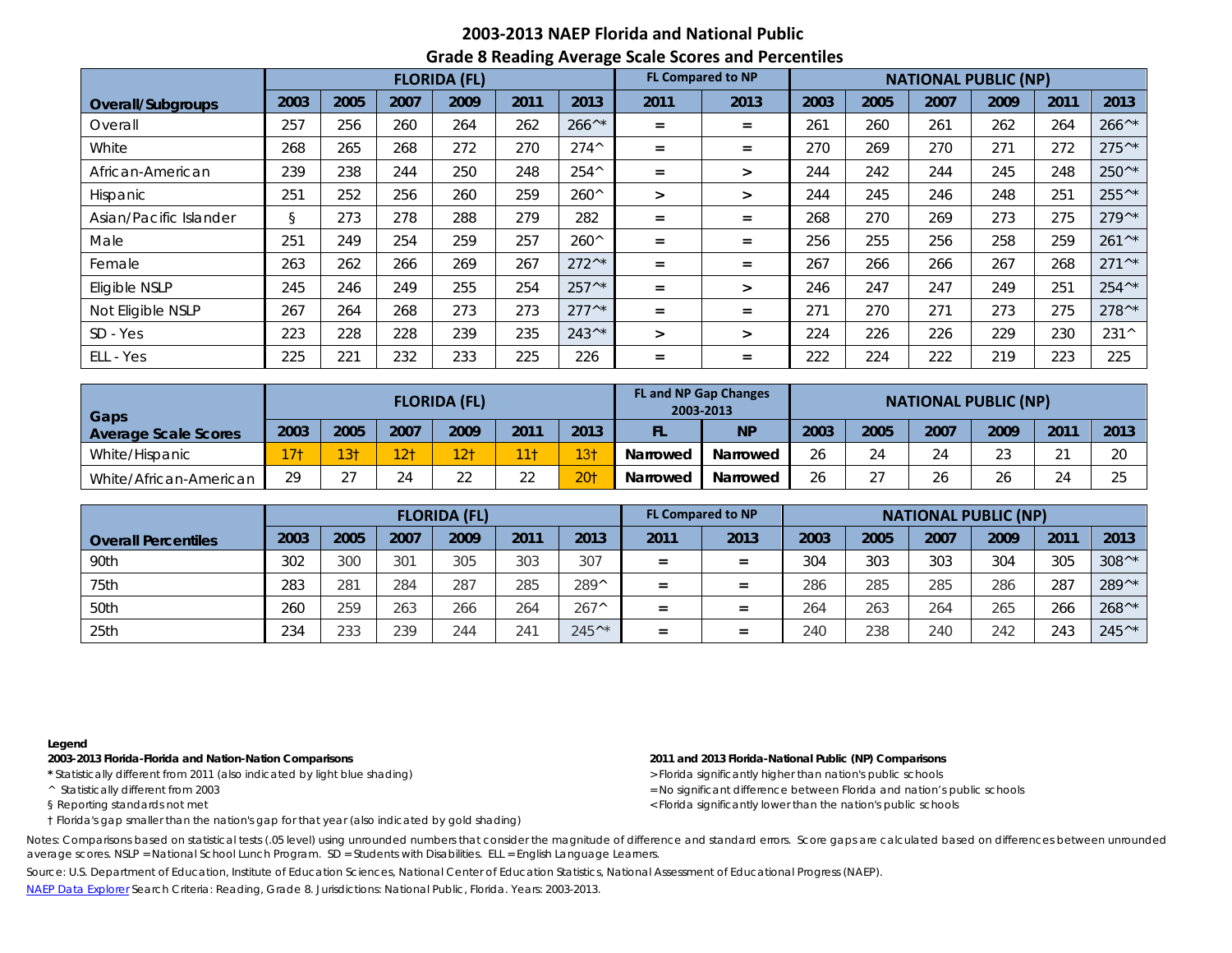## **2003-2013 NAEP Florida and National Public Grade 8 Reading Percent at or above** *Basic*

|                        |      |      |      | <b>FLORIDA (FL)</b> |      |                                      |                   | <b>FL Compared to NP</b> | <b>NATIONAL PUBLIC (NP)</b> |      |      |      |      |                      |  |
|------------------------|------|------|------|---------------------|------|--------------------------------------|-------------------|--------------------------|-----------------------------|------|------|------|------|----------------------|--|
| Overall/Subgroups      | 2003 | 2005 | 2007 | 2009                | 2011 | 2013                                 | 2011              | 2013                     | 2003                        | 2005 | 2007 | 2009 | 2011 | 2013                 |  |
| Overall                | 68%  | 66%  | 71%  | 76%                 | 73%  | $77\%^{\circ}$                       | $=$               | $=$                      | 72%                         | 71%  | 73%  | 74%  | 75%  | 77%^*                |  |
| White                  | 79%  | 75%  | 80%  | 82%                 | 82%  | $84\%$                               | $=$               | $\equiv$                 | 82%                         | 81%  | 83%  | 83%  | 84%  | 85%^*                |  |
| African-American       | 48%  | 47%  | 55%  | 62%                 | 57%  | $66\%^{\circ}$                       | $=$               | $\geq$                   | 53%                         | 51%  | 54%  | 56%  | 58%  | 60%^*                |  |
| Hispanic               | 62%  | 62%  | 67%  | 73%                 | 71%  | 73%^                                 | $\geq$            | $\geq$                   | 54%                         | 55%  | 57%  | 59%  | 63%  | $67\%$ <sup>^*</sup> |  |
| Asian/Pacific Islander | ş    | 82%  | 91%  | 94%                 | 84%  | 84%                                  | $=$               | $=$                      | 78%                         | 79%  | 79%  | 82%  | 82%  | 85%^*                |  |
| Male                   | 61%  | 59%  | 66%  | 71%                 | 69%  | $71\%^{\circ}$                       | $=$               | $=$                      | 67%                         | 66%  | 68%  | 70%  | 70%  | 73%^*                |  |
| Female                 | 74%  | 73%  | 78%  | 81%                 | 78%  | 82%^                                 | $=$               | $=$                      | 77%                         | 76%  | 77%  | 78%  | 79%  | 81%^*                |  |
| Eligible NSLP          | 55%  | 56%  | 61%  | 67%                 | 65%  | 70%^                                 | $=$               | $\geq$                   | 56%                         | 57%  | 58%  | 60%  | 63%  | $66\%$ <sup>^*</sup> |  |
| Not Eligible NSLP      | 78%  | 74%  | 79%  | 84%                 | 83%  | $86\%$ <sup><math>\land</math></sup> | $=$               | $=$                      | 82%                         | 81%  | 82%  | 84%  | 85%  | 87%^*                |  |
| $SD - Yes$             | 29%  | 34%  | 36%  | 45%                 | 42%  | $50\%$                               | $=$               | $\geq$                   | 32%                         | 33%  | 34%  | 37%  | 36%  | 38%^                 |  |
| ELL - Yes              | 34%  | 27%  | 40%  | 41%                 | 28%  | 30%                                  | $\qquad \qquad =$ | $=$                      | 29%                         | 29%  | 29%  | 25%  | 29%  | 30%                  |  |

| <b>Gaps-Percent</b>    |      |                 |                 | <b>FLORIDA (FL)</b> |      |      | <b>FL and NP Gap Changes</b><br>2003-2013 | <b>NATIONAL PUBLIC (NP)</b> |      |      |      |      |      |      |
|------------------------|------|-----------------|-----------------|---------------------|------|------|-------------------------------------------|-----------------------------|------|------|------|------|------|------|
| at or above Basic      | 2003 | 2005            | 2007            | 2009                | 2011 | 2013 | FL                                        | <b>NP</b>                   | 2003 | 2005 | 2007 | 2009 | 2011 | 2013 |
| White/Hispanic         | 17%1 | $13%$ $\dagger$ | $13%$ $\dagger$ | 9%†                 | 11%  | 1%1  | No<br>significant<br>change               | Narrowed                    | 28%  | 26%  | 26%  | 24%  | 21%  | 18%  |
| White/African-American | 31%  | 28%             | 25%             | 20%t                | 25%  | 8%†  | Narrowed                                  | Narrowed                    | 29%  | 30%  | 29%  | 27%  | 26%  | 25%  |

At or above *Basic*: Partial mastery of prerequisite knowledge and skills needed for proficient work.

### **Legend**

**2003-2013 Florida-Florida and Nation-Nation Comparisons 2011 and 2013 Florida-National Public (NP) Comparisons**

\* Statistically different from 2011 (also indicated by light blue shading) **Also indicated by light blue shading** and the shading and the shading than nation's public schools **\*** Florida significantly higher than nation's

† Florida's gap smaller than the nation's gap for that year (also indicated by gold shading)

- 
- ^ Statistically different from 2003 **Exercise 2003** = No significant difference between Florida and nation's public schools
- § Reporting standards not met < Florida significantly lower than the nation's public schools

Notes: Comparisons based on statistical tests (.05 level) using unrounded numbers that consider the magnitude of difference and standard errors. Score gaps are calculated based on differences between unrounded average scores. NSLP = National School Lunch Program. SD = Students with Disabilities. ELL = English Language Learners.

Source: U.S. Department of Education, Institute of Education Sciences, National Center of Education Statistics, National Assessment of Educational Progress (NAEP).

[NAEP Data Explorer](http://nces.ed.gov/nationsreportcard/naepdata/) Search Criteria: Reading, Grade 8. Jurisdictions: National Public, Florida. Years: 2003-2013.